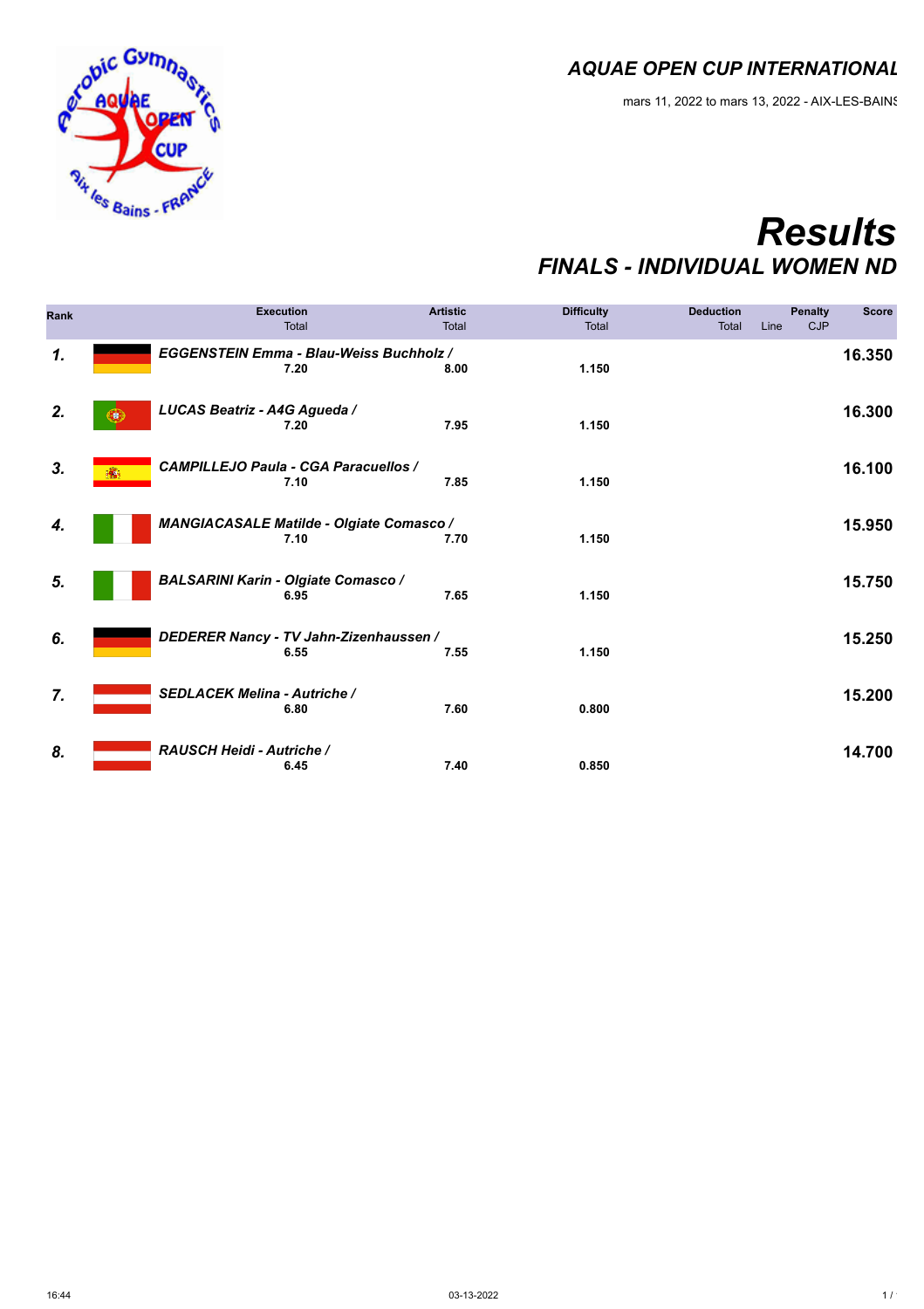mars 11, 2022 to mars 13, 2022 - AIX-LES-BAINS



### *Results FINALS - INDIVIDUAL WOMEN AG*

| <b>Rank</b>                  |                                    | <b>Execution</b><br><b>Total</b>                       | <b>Artistic</b><br>Total | <b>Difficulty</b><br>Total | <b>Deduction</b><br><b>Total</b> | <b>Penalty</b><br><b>CJP</b><br>Line | <b>Score</b> |
|------------------------------|------------------------------------|--------------------------------------------------------|--------------------------|----------------------------|----------------------------------|--------------------------------------|--------------|
| $\boldsymbol{\mathcal{1}}$ . | w                                  | <b>CYMBRON Matilde - CAGPD Ponta Delgada /</b><br>7.95 | 8.35                     | 1.750                      |                                  |                                      | 18.050       |
| 2.                           | <b>SANTOS Maria - URD Lisbon /</b> | 7.70                                                   | 8.40                     | 1.750                      |                                  |                                      | 17.850       |
| 3.                           | 臝                                  | <b>MUNOZ Alejandra - CGA Paracuellos /</b><br>7.70     | 8.15                     | 1.650                      |                                  |                                      | 17.500       |
| 4.                           | DA SILVA MOURA Luisa - Autriche /  | 7.60                                                   | 8.20                     | 1.550                      |                                  |                                      | 17.350       |
| 5.                           |                                    | PAGELLA Ilaria - Ginnastica Valentia /<br>7.45         | 8.05                     | 1.700                      |                                  |                                      | 17.200       |
| 6.                           | <b>BAUMANN Tabea - Allemagne /</b> | 7.25                                                   | 8.10                     | 1.750                      |                                  |                                      | 17.100       |
| 7.                           | KLUG Emma - Autriche /             | 7.35                                                   | 7.95                     | 1.400                      |                                  |                                      | 16.700       |
| 8.                           |                                    | PEDANA Giulia - Olgiate Comasco /<br>7.25              | 7.75                     | 1.100                      |                                  |                                      | 16.100       |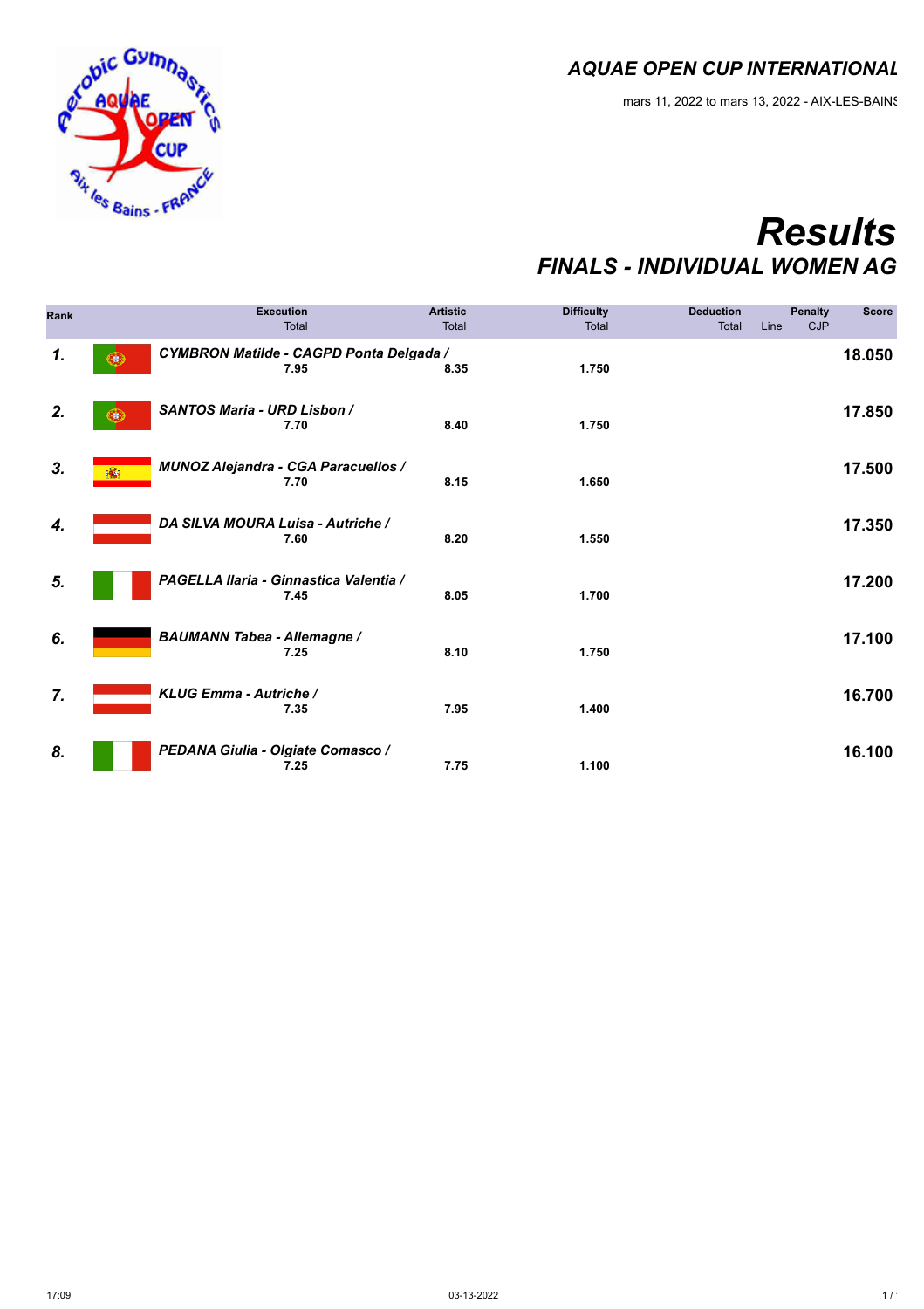mars 11, 2022 to mars 13, 2022 - AIX-LES-BAINS



# *Results*

### *FINALS - TRIO AG*

| Rank |   | <b>Execution</b><br><b>Total</b>                                                                                | <b>Artistic</b><br>Total | <b>Difficulty</b><br>Total | <b>Deduction</b><br>Total | <b>Penalty</b><br>Line CJP | <b>Score</b> |
|------|---|-----------------------------------------------------------------------------------------------------------------|--------------------------|----------------------------|---------------------------|----------------------------|--------------|
| 1.   |   | <b>CAGPD Ponta Delgada</b><br>7.05<br>ALVES Julia (2008) / CYMBRON Matilde (2008) / RESENDES Manuel (2008)      | 8.00                     | 1.350                      |                           |                            | 16.400       |
| 2.   |   | <b>URD Lisbon</b><br>6.95<br>BRITO Rafaela (2010) / MACEDO Mafalda (2010) / SANTOS Maria (2008)                 | 7.80                     | 1.500                      |                           |                            | 16.250       |
| 3.   | ◆ | <b>CAGPD Ponta Delgada</b><br>6.55<br>AMARAL Sofia (2010) / MOUTINHO Miriam (2010) / PIRES Camila (2009)        | 7.70                     | 1.200                      |                           |                            | 15.450       |
| 4.   |   | <b>Olgiate Comasco</b><br>6.45<br>GHIZZONI Alice (2010) / MURGANTE Carola (2010) / RUBERTO Teresa Ramona (2010) | 7.50                     | 1.150                      |                           |                            | 15.100       |
| 5.   |   | <b>Autriche</b><br>6.30<br>LEDERER Marissa (2009) / RAUSCH Emma (2009) / RIEDI Leona (2009)                     | 7.30                     | 0.800                      |                           |                            | 14.400       |
| 6.   |   | <b>Autriche</b><br>5.95<br>REKIC Annika (2009) / SCHAL MARIE (2009) / WIESER Lia (2009)                         | 7.15                     | 1.300                      |                           |                            | 14.400       |
| 7.   |   | <b>Allemagne</b><br>5.22<br>ENNS CHARLOTTE (2009) / GERLA Annika (2009) / MULLER CHARLOTTE (2009)               | 6.85                     | 0.950                      |                           |                            | 13.020       |
| 8.   |   | <b>USTER</b><br>5.15<br>ENDTERS Roksana (2008) / KUHN Aurelie (2009) / LACINA Valerie (2009)                    | 6.85                     | 0.450                      |                           |                            | 12.450       |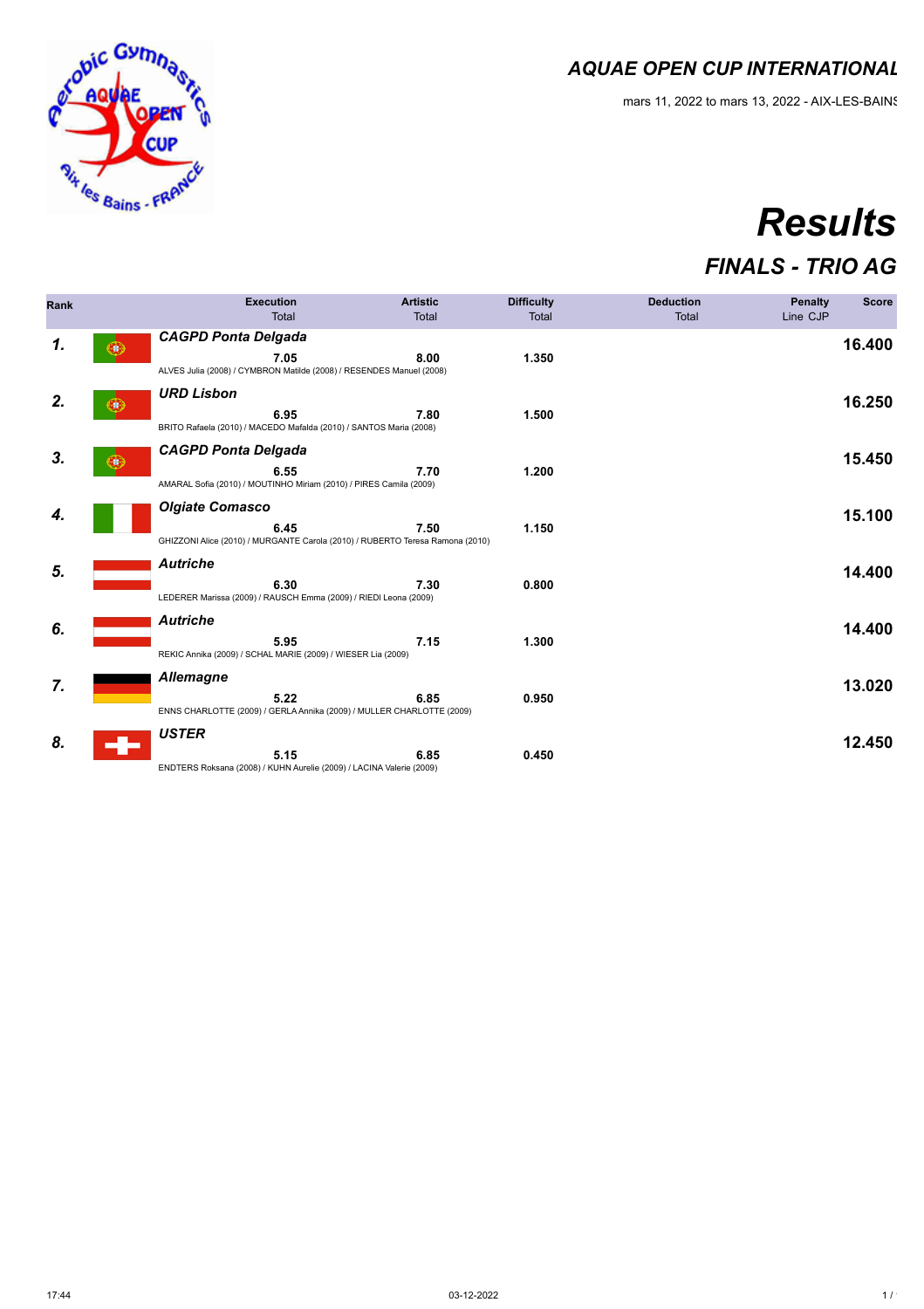

# *Results*

### *FINALS - GROUP AG*

| Rank | <b>Execution</b><br>Total                                                                                                                                              | <b>Artistic</b><br>Total | <b>Difficulty</b><br>Total | <b>Deduction</b><br>Total | <b>Penalty</b><br>Line CJP | <b>Score</b> |
|------|------------------------------------------------------------------------------------------------------------------------------------------------------------------------|--------------------------|----------------------------|---------------------------|----------------------------|--------------|
| 1.   | <b>CAGPD Ponta Delgada</b><br>6.95<br>ALVES Júlia (2008) / AMARAL Sofia (2010) / CYMBRON Matilde (2008) / MOUTINHO Miriam (2010) / PIRES Camila (2009)                 | 8.30                     | 1.250                      |                           |                            | 16.500       |
| 2.   | <b>Allemagne</b><br>6.70<br>BAUMANN Tabea (2009) / BOTH Annelie (2009) / ENNS Sophia (2008) / FUCHS Maivi (2009) / HARMS Wiebke (2009)                                 | 8.00                     | 1.550                      |                           |                            | 16.250       |
| 3.   | <b>Olgiate Comasco</b><br>6.50<br>BALSARINI Karin (2011) / GHIZZONI Alice (2010) / MANGIACASALE Matilde (2011) / MURGANTE Carola (2010) / RUBERTO Teresa Ramona (2010) | 7.75                     | 1.150                      |                           |                            | 15.400       |
| 4.   | <b>Autriche</b><br>6.55<br>DA SILVA MOURA Luisa (2008) / KLUG Emma (2008) / RAUSCH Emma (2009) / RIEDI Leona (2009) / ZÃ-HRER Lea (2008)                               | 7.95                     | 0.750                      |                           |                            | 15.250       |
| 5.   | A4G AGUEDA - URD Lisbon<br>6.25<br>BRITO Rafaela (2010) / MACEDO Mafalda (2010) / MAIA Maria (2010) / SANTOS Maria (2008) / SOUSA Ana Beatriz (2010)                   | 8.10                     | 0.900                      |                           |                            | 15.250       |
| 6.   | <b>TV Jahn-Zizenhaussen</b><br>5.70<br>AUER Melanie (2009) / BILLE Jana (2009) / DEDERER Nicole (2009) / OSTERTAG Sophie (2009) / OTHMER Marlene (2009)                | 7.40                     | 0.650                      |                           |                            | 13.750       |

e conc Gymnas

**Rix les Bains - FRE**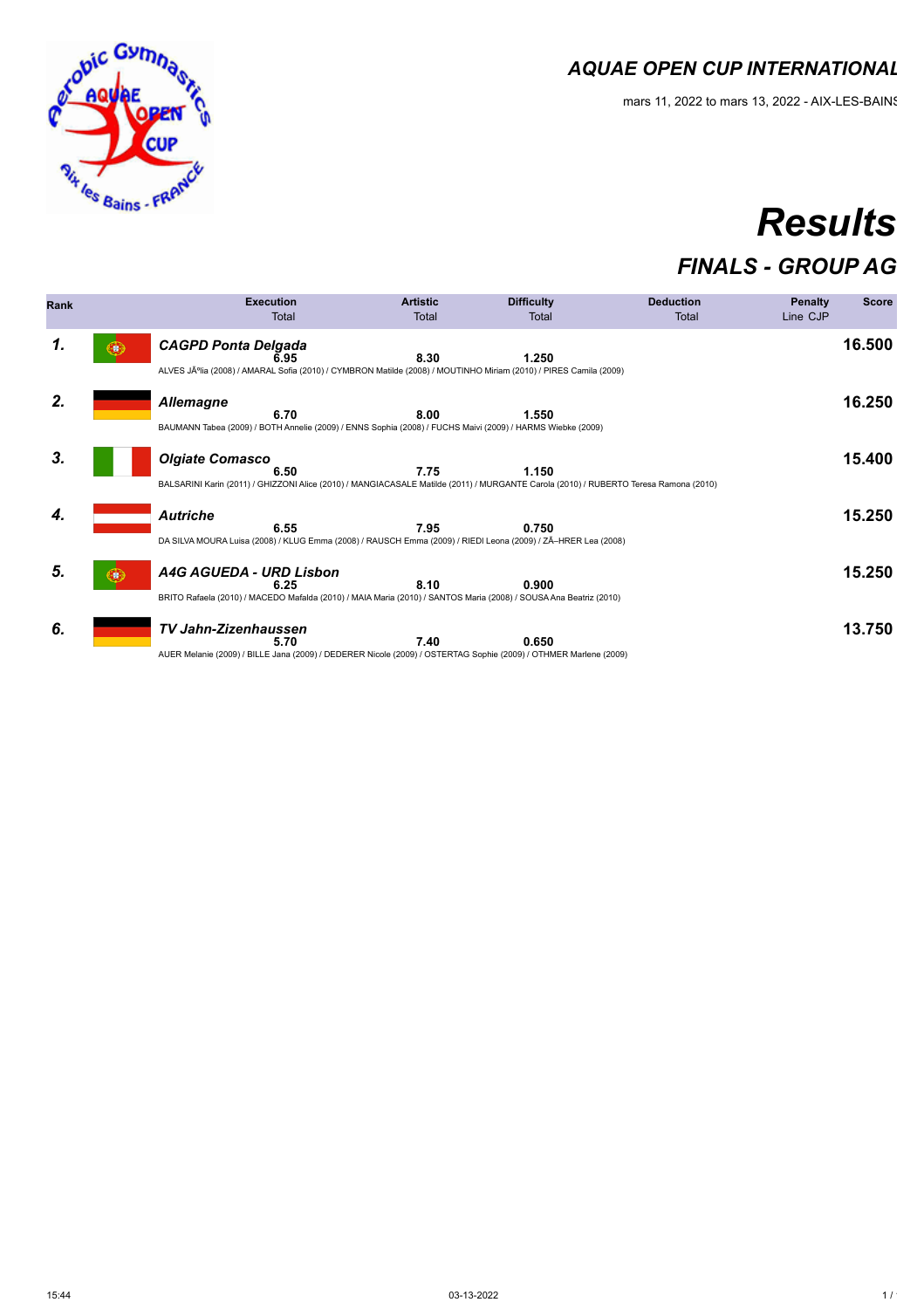mars 11, 2022 to mars 13, 2022 - AIX-LES-BAINS



### *Results FINALS - INDIVIDUAL WOMEN JUNIOR*

| Rank |                                      | <b>Execution</b><br>Total                       | <b>Artistic</b><br><b>Total</b> | <b>Difficulty</b><br>Total | <b>Deduction</b><br>Total | Line | <b>Penalty</b><br><b>CJP</b> | <b>Score</b> |
|------|--------------------------------------|-------------------------------------------------|---------------------------------|----------------------------|---------------------------|------|------------------------------|--------------|
| 1.   |                                      | JANUARIO Leonor - CAGPD Ponta Delgada /<br>7.80 | 8.50                            | 2.300                      |                           |      |                              | 18.600       |
| 2.   | OTTO Anina - Allemagne /             | 7.30                                            | 7.80                            | 2.150                      |                           |      |                              | 17.250       |
| 3.   | <b>WILD Katharina - Autriche /</b>   | 7.05                                            | 7.82                            | 2.300                      |                           |      |                              | 17.170       |
| 4.   |                                      | ZIEGLTRUM Ella - TK HANNOVER /<br>6.85          | 7.40                            | 2.000                      |                           |      |                              | 16.250       |
| 5.   | 蠹                                    | SANCHEZ Silvia - CGA Paracuellos /<br>7.00      | 7.90                            | 1.200                      |                           |      |                              | 16.100       |
| 6.   | <b>WOLF Lena - Autriche /</b>        | 6.70                                            | 7.65                            | 1.750                      |                           |      |                              | 16.100       |
| 7.   | ALMEIDA Nadia - URD Lisbon /<br>EU 3 | 6.65                                            | 7.75                            | 1.650                      |                           |      |                              | 16.050       |
| 8.   |                                      | GHIZZONI Valentina - Olgiate Comasco /<br>6.60  | 7.65                            | 1.600                      |                           |      |                              | 15.850       |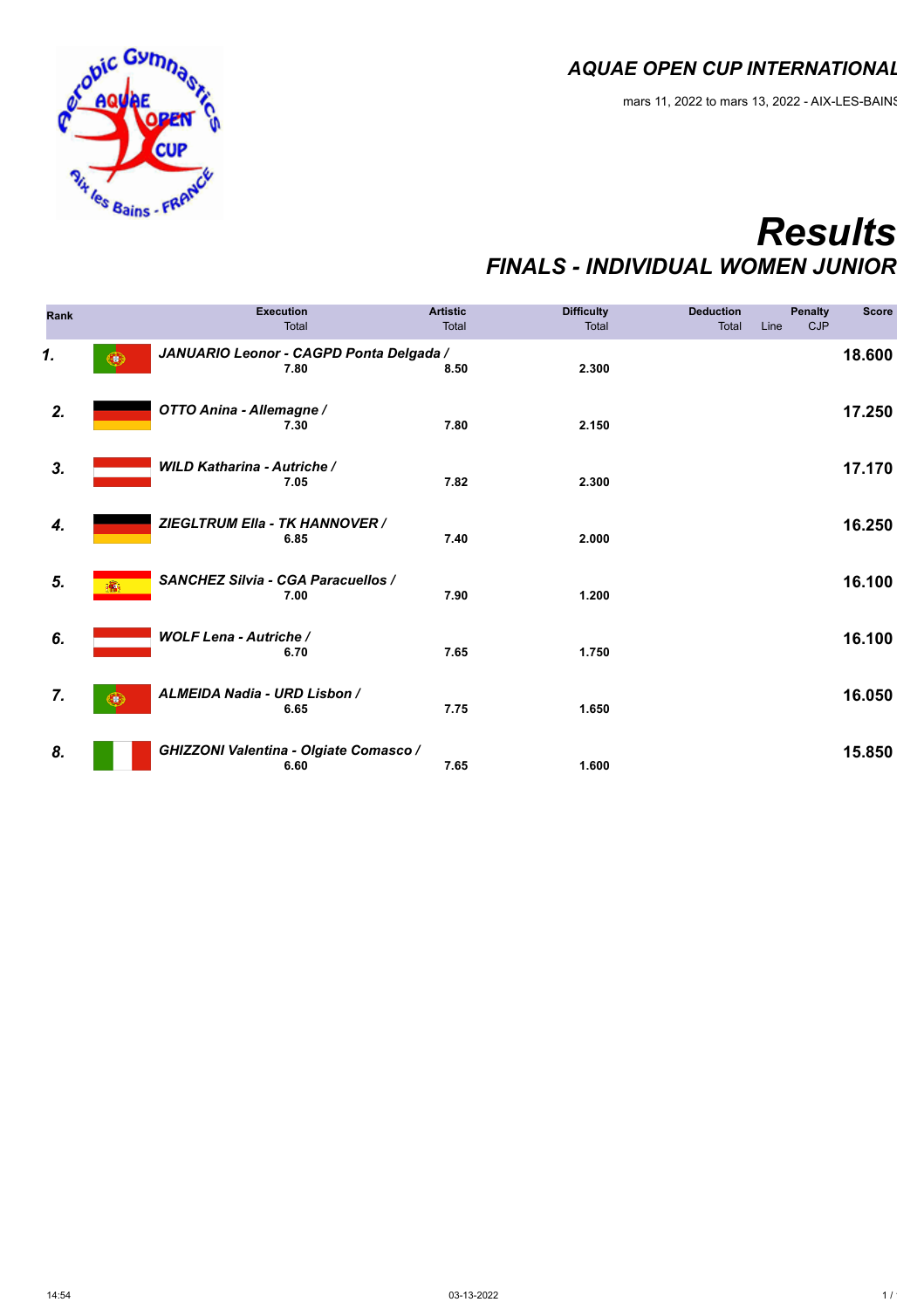mars 11, 2022 to mars 13, 2022 - AIX-LES-BAINS



## *Results FINALS - INDIVIDUAL WOMEN SENIOR*

| Rank |                                        | <b>Execution</b><br>Total                        | <b>Artistic</b><br>Total | <b>Difficulty</b><br>Total | <b>Deduction</b><br>Total | Line | <b>Penalty</b><br><b>CJP</b> | <b>Score</b> |
|------|----------------------------------------|--------------------------------------------------|--------------------------|----------------------------|---------------------------|------|------------------------------|--------------|
| 1.   | <b>UCNOVA Alena - Slovaquie /</b><br>电 | 7.55                                             | 8.55                     | 3.350                      |                           |      |                              | 19.450       |
| 2.   | <b>BAUMGARTNER Laura - Autriche /</b>  | 7.15                                             | 7.95                     | 2.750                      |                           |      | $-0.2$                       | 17.650       |
| 3.   |                                        | PINHEIRO Claudia - CAGPD Ponta Delgada /<br>6.85 | 7.75                     | 2.800                      |                           |      |                              | 17.400       |
| 4.   | <b>DENSCH Charlotte - Allemagne /</b>  | 7.15                                             | 7.67                     | 2.500                      |                           |      |                              | 17.320       |
| 5.   | KANOZAYOVA Lucia - Slovaquie /<br>电    | 6.50                                             | 7.70                     | 2.700                      |                           |      | $-0.2$                       | 16.700       |
| 6.   | HERFORDT Jolina - Allemagne /          | 6.70                                             | 7.40                     | 2.200                      |                           |      |                              | 16.300       |
| 7.   | ROBL Lea - Autriche /                  | 6.15                                             | 7.10                     | 2.500                      |                           |      |                              | 15.750       |
| 8.   | KORTELAINEN Teresa - Finlande /        | 6.15                                             | 7.45                     | 1.950                      |                           |      |                              | 15.550       |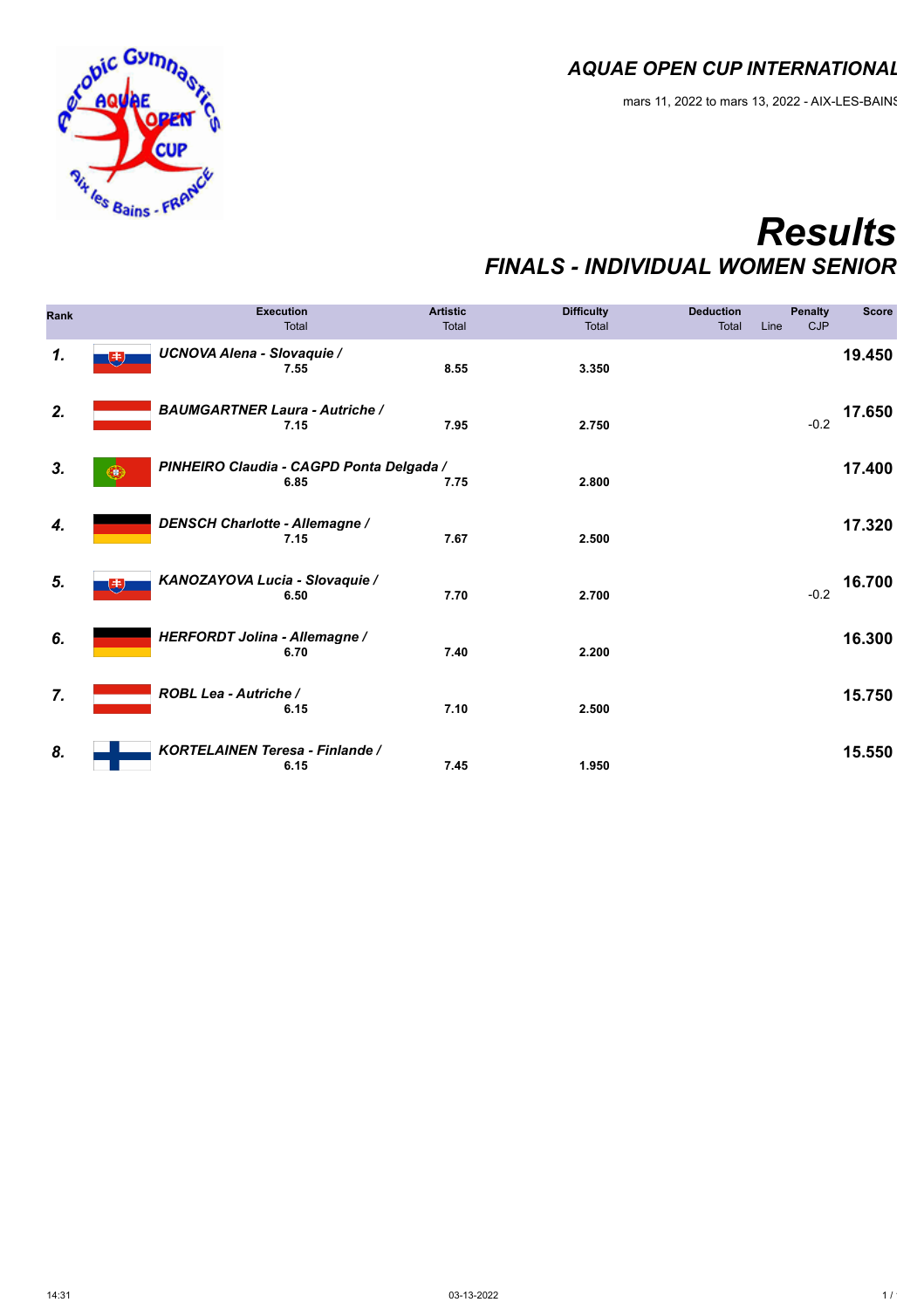mars 11, 2022 to mars 13, 2022 - AIX-LES-BAINS

# *Results*

### *FINALS - TRIO SENIOR*

| <b>Rank</b> |              |                   | <b>Execution</b><br>Total                                                              | <b>Artistic</b><br>Total | <b>Difficulty</b><br>Total |                  | <b>Deduction</b><br>Total | <b>Penalty</b><br>Line CJP | <b>Score</b> |
|-------------|--------------|-------------------|----------------------------------------------------------------------------------------|--------------------------|----------------------------|------------------|---------------------------|----------------------------|--------------|
| 1.          | 电            | <b>Slovaguie</b>  | 6.45<br>BRESTOVKA Martina (1996) / BRESTOVSKA Marcela (1996) / KANOZAYOVA Lucia (2002) | 7.75                     |                            | 2.529 Coef.:1.70 |                           |                            | 16.729       |
| 2.          |              | <b>Autriche</b>   | 6.65<br>BAUMGARTNER Laura (2002) / BRANDL Viktoria (2004) / MOSER Paula (2003)         | 7.45                     |                            | 2.352 Coef.:1.70 |                           |                            | 16.452       |
| 3.          | $\mathbf{C}$ | <b>A4G Aqueda</b> | 6.60<br>DIOGO Diana (2002) / ROSAS Luis (2004) / SUCENA Ana Francisca (2004)           | 8.05                     |                            | 1.055 Coef.:1.80 |                           |                            | 15.705       |
| 4.          |              | <b>Allemagne</b>  | 5.60<br>HERFORDT Jolina (2002) / HULST MALEEN (2004) / MOLLER EMMA (2004)              | 7.35                     | 0.941                      | Coef.: 1.70      |                           |                            | 13.891       |

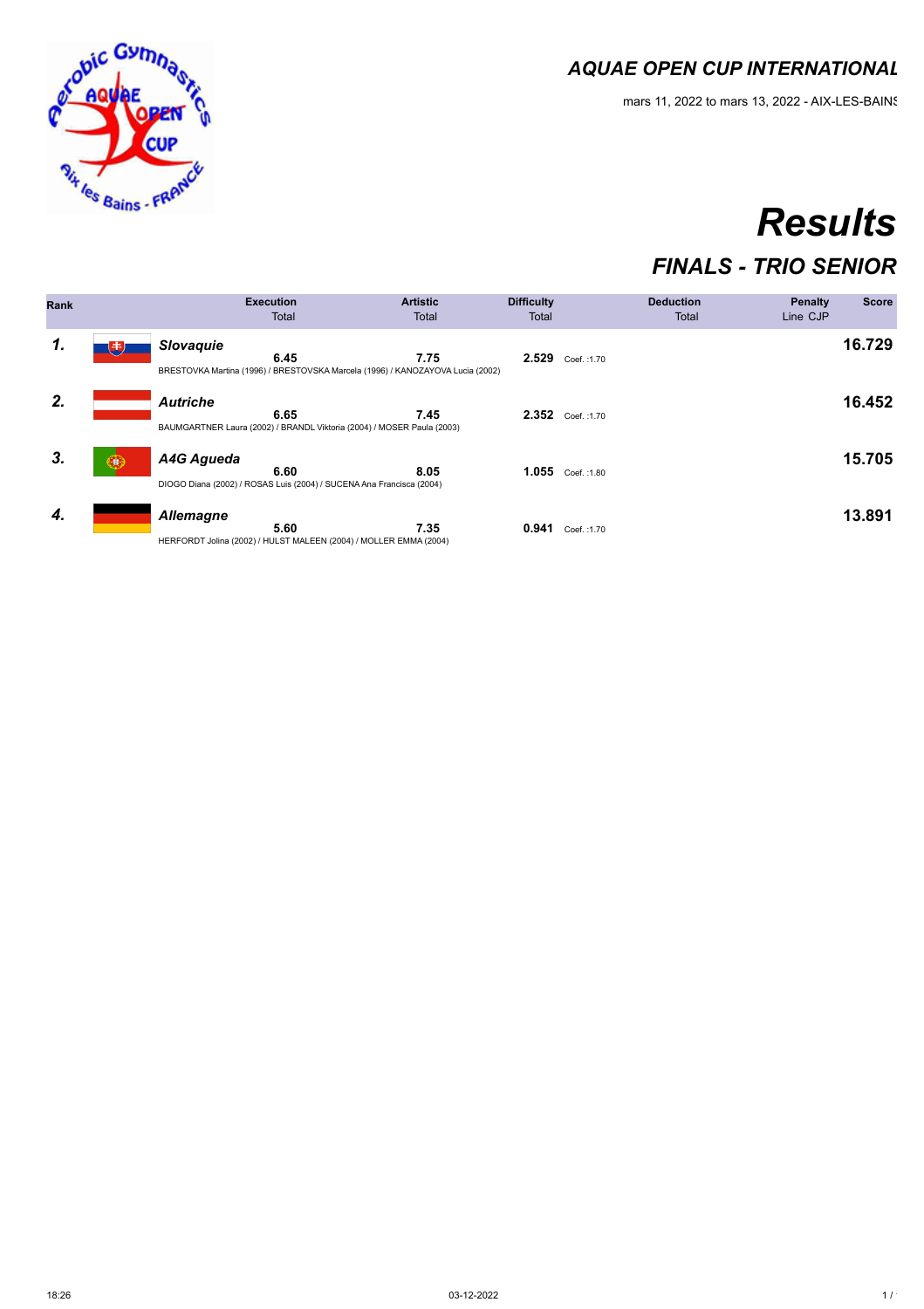

## *Results QUALIFICATIONS - INDIVIDUAL WOMEN ND*

| Rank |   | <b>Execution</b><br>Total                               | <b>Artistic</b><br>Total | <b>Difficulty</b><br>Total | <b>Deduction</b><br>Total | <b>Penalty</b><br><b>CJP</b><br>Line | <b>Score</b> |
|------|---|---------------------------------------------------------|--------------------------|----------------------------|---------------------------|--------------------------------------|--------------|
| 1.   |   | EGGENSTEIN Emma - Blau-Weiss Buchholz /<br>7.70         | 7.75                     | 1.150                      |                           |                                      | 16.600       |
| 2.   | ω | LUCAS Beatriz - A4G Agueda /<br>7.65                    | 7.80                     | 1.150                      |                           |                                      | 16.600       |
| 3.   |   | <b>CAMPILLEJO Paula - CGA Paracuellos /</b><br>7.65     | 7.47                     | 1.150                      |                           |                                      | 16.270       |
| 4.   |   | RAUSCH Heidi - Autriche /<br>7.50                       | 7.30                     | 1.150                      |                           |                                      | 15.950       |
| 5.   |   | <b>BALSARINI Karin - Olgiate Comasco /</b><br>7.30      | 7.30                     | 1.150                      |                           |                                      | 15.750       |
| 6.   |   | <b>MANGIACASALE Matilde - Olgiate Comasco /</b><br>7.40 | 7.15                     | 0.950                      |                           |                                      | 15.500       |
| 7.   |   | DEDERER Nancy - TV Jahn-Zizenhaussen /<br>6.90          | 7.30                     | 1.050                      |                           |                                      | 15.250       |
| 8.   |   | FORSTER Lisann - TV Jahn-Zizenhaussen /<br>6.55         | 7.15                     | 1.150                      |                           |                                      | 14.850       |
| 9.   |   | SEDLACEK Melina - Autriche /<br>6.45                    | 7.25                     | 0.800                      |                           |                                      | 14.500       |
| 10.  |   | TASOVAC Sara - USTER /<br>6.65                          | 6.80                     | 0.750                      |                           |                                      | 14.200       |
| 11.  |   | SCHONHERR Sophie - Blau-Weiss Buchholz /<br>6.15        | 7.05                     | 0.900                      |                           |                                      | 14.100       |
| 12.  |   | <b>IKIJ Kawatar - Toulouse /</b><br>6.90                | 6.70                     | 0.950                      |                           | $-0.5$                               | 14.050       |
| 13.  |   | <b>SCHNOZ Adalina - USTER /</b><br>6.40                 | 6.65                     | 0.750                      |                           |                                      | 13.800       |
| 14.  |   | <b>MAGGIONI Talitha - USTER /</b><br>5.40               | 5.80                     | 0.300                      |                           |                                      | 11.500       |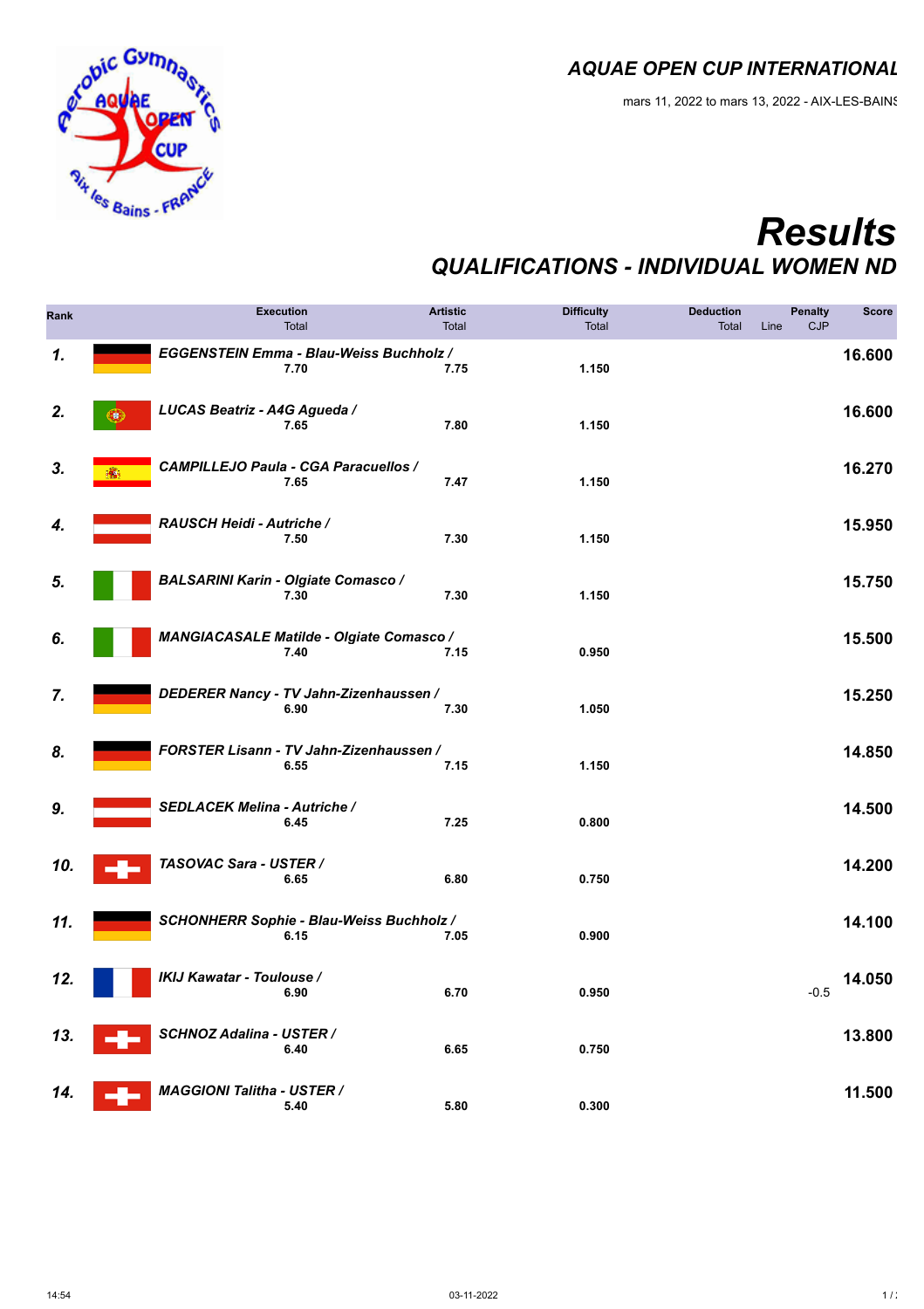

## *Results QUALIFICATIONS - INDIVIDUAL WOMEN ND*

| Rank | <b>Execution</b><br><b>Total</b>     | <b>Artistic</b><br>Total | <b>Difficulty</b><br><b>Total</b> | <b>Deduction</b><br><b>Total</b> | <b>Penalty</b><br><b>CJP</b><br>Line | <b>Score</b> |
|------|--------------------------------------|--------------------------|-----------------------------------|----------------------------------|--------------------------------------|--------------|
| 15.  | , MILUTINOVIC Lena - USTER /<br>4.87 | 5.90                     | 0.400                             |                                  |                                      | 11.170       |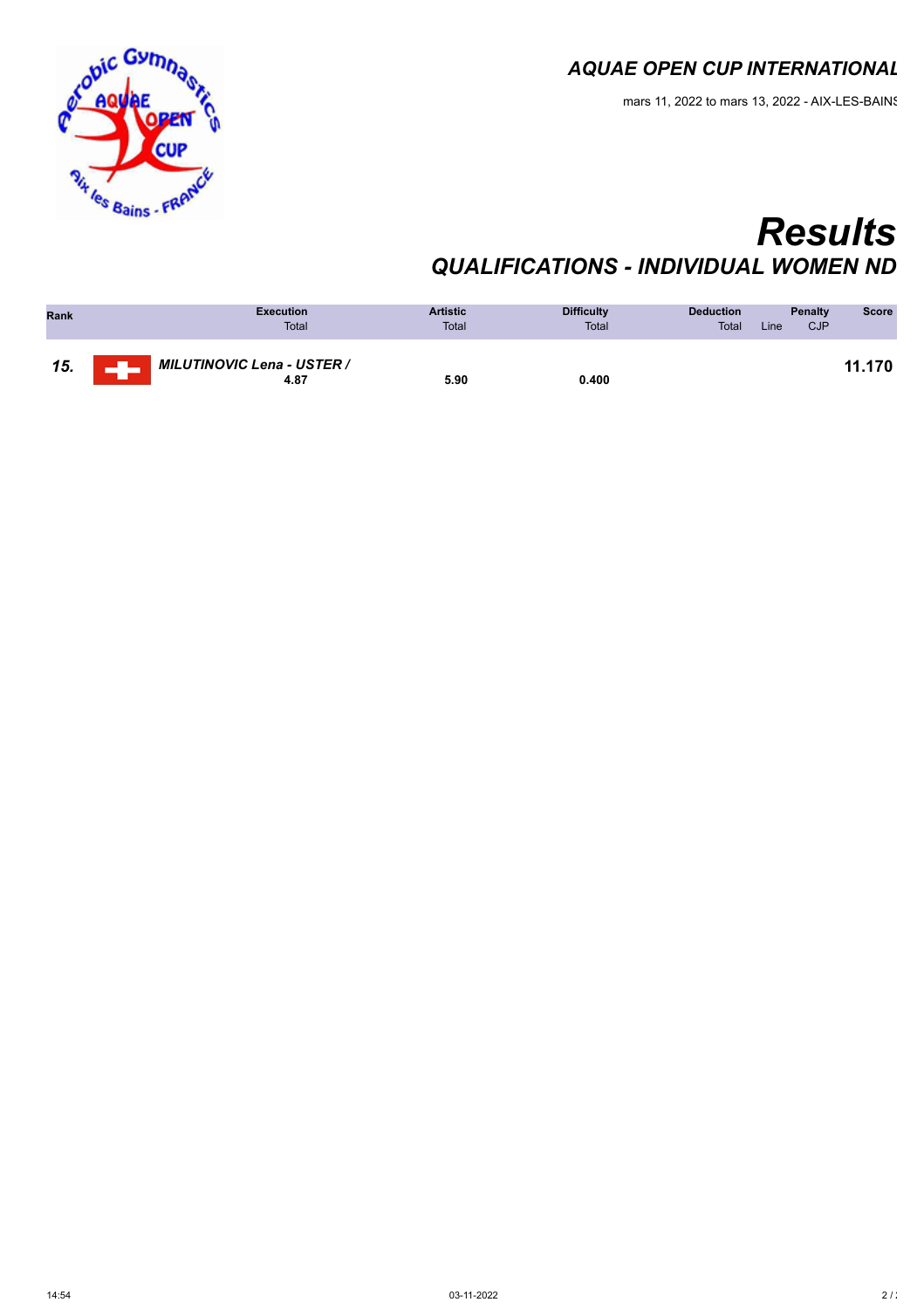

## *Results QUALIFICATIONS - INDIVIDUAL WOMEN AG*

| Rank |         | <b>Execution</b><br>Total                          | <b>Artistic</b><br><b>Total</b> | <b>Difficulty</b><br>Total | <b>Deduction</b><br>Total | <b>Penalty</b><br>CJP<br>Line | <b>Score</b> |
|------|---------|----------------------------------------------------|---------------------------------|----------------------------|---------------------------|-------------------------------|--------------|
| 1.   | $\odot$ | SANTOS Maria - URD Lisbon /<br>8.35                | 8.30                            | 1.750                      |                           |                               | 18.400       |
| 2.   | σ       | CYMBRON Matilde - CAGPD Ponta Delgada /<br>8.15    | 8.30                            | 1.750                      |                           |                               | 18.200       |
| 3.   |         | DA SILVA MOURA Luisa - Autriche /<br>7.95          | 8.05                            | 1.750                      |                           |                               | 17.750       |
| 4.   |         | PAGELLA Ilaria - Ginnastica Valentia /<br>7.85     | 7.70                            | 1.700                      |                           |                               | 17.250       |
| 5.   |         | <b>BAUMANN Tabea - Allemagne /</b><br>7.80         | 7.70                            | 1.750                      |                           |                               | 17.250       |
| 6.   | æ.      | SOUSA Ana Beatriz - A4G Agueda /<br>7.75           | 8.00                            | 1.450                      |                           |                               | 17.200       |
| 7.   | Œ.      | ALVES Julia - CAGPD Ponta Delgada /<br>7.45        | 7.95                            | 1.650                      |                           |                               | 17.050       |
| 8.   | u.      | MACEDO Mafalda - URD Lisbon /<br>7.45              | 7.80                            | 1.750                      |                           |                               | 17.000       |
| 9.   |         | MUNOZ Alejandra - CGA Paracuellos /<br>7.35        | 8.02                            | 1.600                      |                           |                               | 16.970       |
| 10.  |         | PEDANA Giulia - Olgiate Comasco /<br>7.60          | 7.40                            | 1.750                      |                           |                               | 16.750       |
| 11.  |         | PIRES Camila - CAGPD Ponta Delgada /<br>7.65       | 7.30                            | 1.650                      |                           |                               | 16.600       |
| 12.  |         | KLUG Emma - Autriche /<br>7.70                     | 7.17                            | 1.400                      |                           |                               | 16.270       |
| 13.  | œ       | <b>BRITO Rafaela - URD Lisbon /</b><br>7.27        | 7.55                            | 1.400                      |                           |                               | 16.220       |
| 14.  |         | <b>MURGANTE Carola - Olgiate Comasco /</b><br>7.45 | 7.40                            | 1.350                      |                           |                               | 16.200       |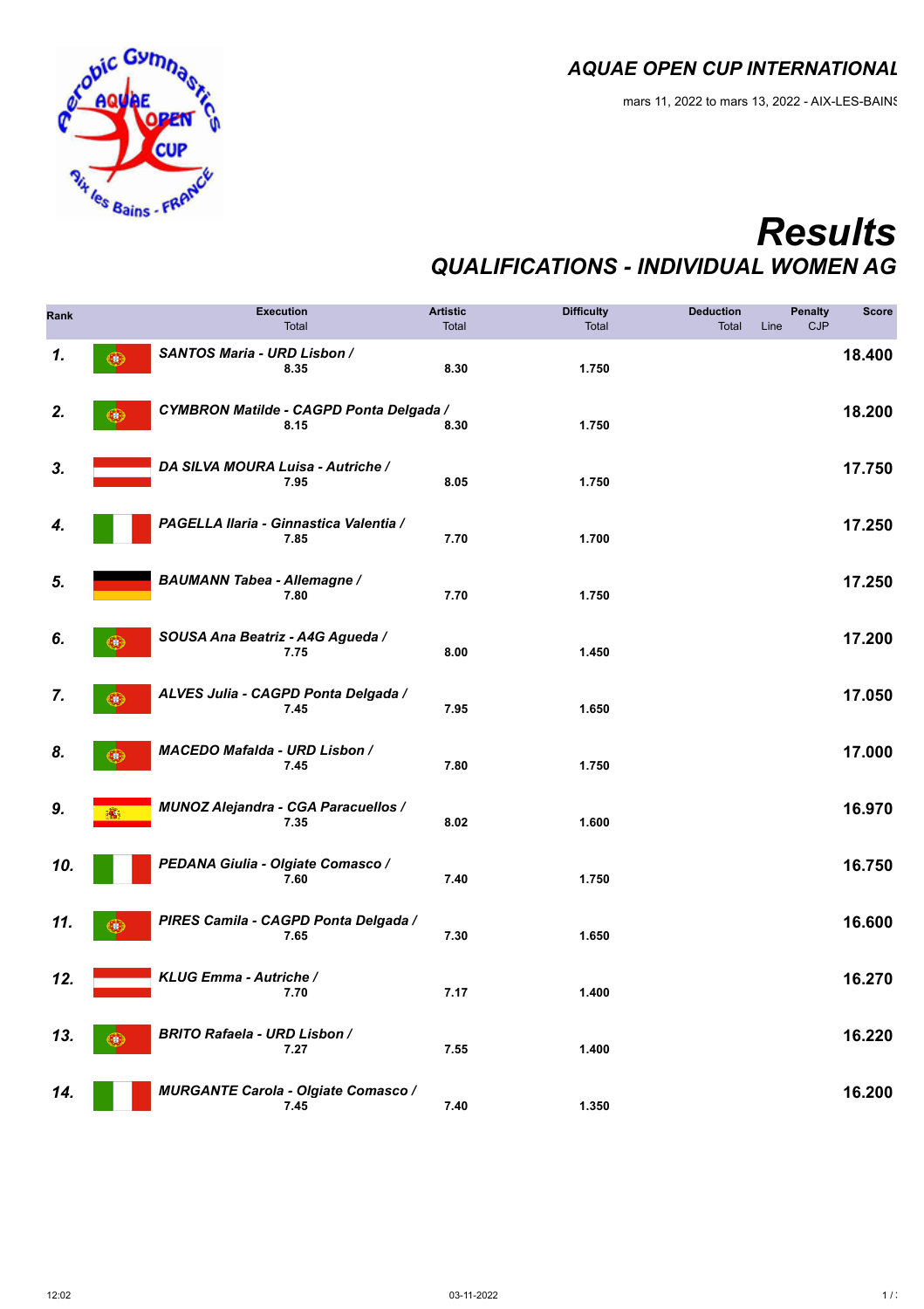

### *Results QUALIFICATIONS - INDIVIDUAL WOMEN AG*

| Rank | <b>Execution</b><br>Total                                | <b>Artistic</b><br>Total | <b>Difficulty</b><br>Total | <b>Deduction</b><br><b>Total</b><br>Line | <b>Penalty</b><br><b>CJP</b> | <b>Score</b> |
|------|----------------------------------------------------------|--------------------------|----------------------------|------------------------------------------|------------------------------|--------------|
| 15.  | REKIC Annika - Autriche /<br>7.10                        | 7.45                     | 1.650                      |                                          |                              | 16.200       |
| 16.  | <b>BOTH Annelie - Allemagne /</b><br>7.00                | 7.30                     | 1.700                      |                                          |                              | 16.000       |
| 17.  | AMARAL Sofia - CAGPD Ponta Delgada /<br>O)<br>7.00       | 7.55                     | 1.350                      |                                          |                              | 15.900       |
| 18.  | <b>FRANJAU Margaux - Toulouse /</b><br>7.20              | 7.40                     | 1.250                      |                                          |                              | 15.850       |
| 19.  | ZOHRER Lea - Autriche /<br>7.50                          | 6.90                     | 1.300                      |                                          |                              | 15.700       |
| 20.  | LEDERER Marissa - Autriche /<br>7.05                     | 7.05                     | 1.600                      |                                          |                              | 15.700       |
| 21.  | FUCHS Maivi - Allemagne /<br>7.35                        | 6.75                     | 1.550                      |                                          |                              | 15.650       |
| 22.  | <b>BENITO FERNANDEZ Leire - ASGYM Valencia /</b><br>7.10 | 7.37                     | 1.650                      | $-0.50$                                  |                              | 15.620       |
| 23.  | HARMS Wiebke - Allemagne /<br>7.15                       | 7.50                     | 1.400                      |                                          | $-0.5$                       | 15.550       |
| 24.  | <b>ENDTERS Roksana - USTER /</b><br>6.70                 | 7.20                     | 1.200                      |                                          |                              | 15.100       |
| 25.  | RUBERTO Teresa Ramona - Olgiate Comasco /<br>6.75        | 7.00                     | 1.200                      |                                          |                              | 14.950       |
| 26.  | MAIA Maria - URD Lisbon /<br>æ.<br>6.75                  | 6.95                     | 1.100                      |                                          |                              | 14.800       |
| 27.  | LAQUERBE Margaux - Toulouse /<br>6.90                    | 6.40                     | 1.350                      |                                          |                              | 14.650       |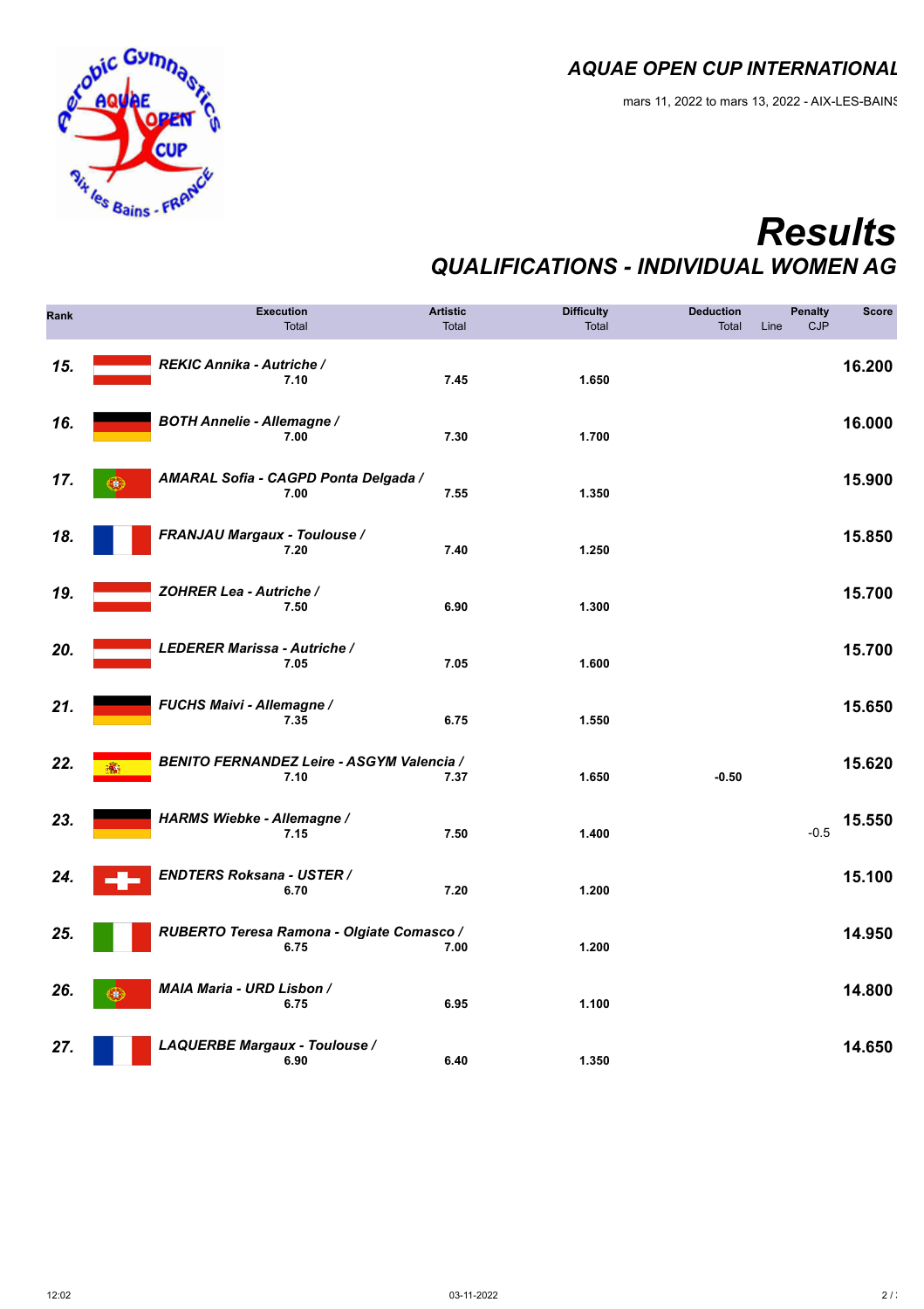

## *Results QUALIFICATIONS - INDIVIDUAL WOMEN AG*

| Rank | <b>Execution</b><br>Total                        | <b>Artistic</b><br>Total | <b>Difficulty</b><br>Total | <b>Deduction</b><br>Total | <b>Penalty</b><br>Line<br><b>CJP</b> | <b>Score</b> |
|------|--------------------------------------------------|--------------------------|----------------------------|---------------------------|--------------------------------------|--------------|
| 28.  | <b>WIESER Lia - Autriche /</b><br>6.55           | 7.00                     | 0.800                      |                           |                                      | 14.350       |
| 29.  | PARISOT Clemence - ASGYM Valencia /<br>春<br>6.15 | 6.95                     | 1.200                      | $-0.50$                   |                                      | 13.800       |
| 30.  | <b>NGUYEN Lanh anh - Allemagne /</b><br>6.30     | 6.40                     | 0.900                      |                           |                                      | 13.600       |
| 31.  | FIEREMANS Helena - GymMAX /<br>6.10              | 6.30                     | 0.950                      | $-0.50$                   |                                      | 12.850       |
| 32.  | <b>WAEGEMAN Ilaria - GymMAX /</b><br>5.05        | 5.20                     | 0.500                      |                           |                                      | 10.750       |
| 33.  | <b>BETSCHART Melissa - USTER /</b><br>4.55       | 5.80                     | 0.250                      | $-0.50$                   |                                      | 10.100       |
| 34.  | <b>DANIELI Matilde - USTER /</b><br>4.50         | 5.80                     | 0.100                      | $-0.50$                   |                                      | 9.900        |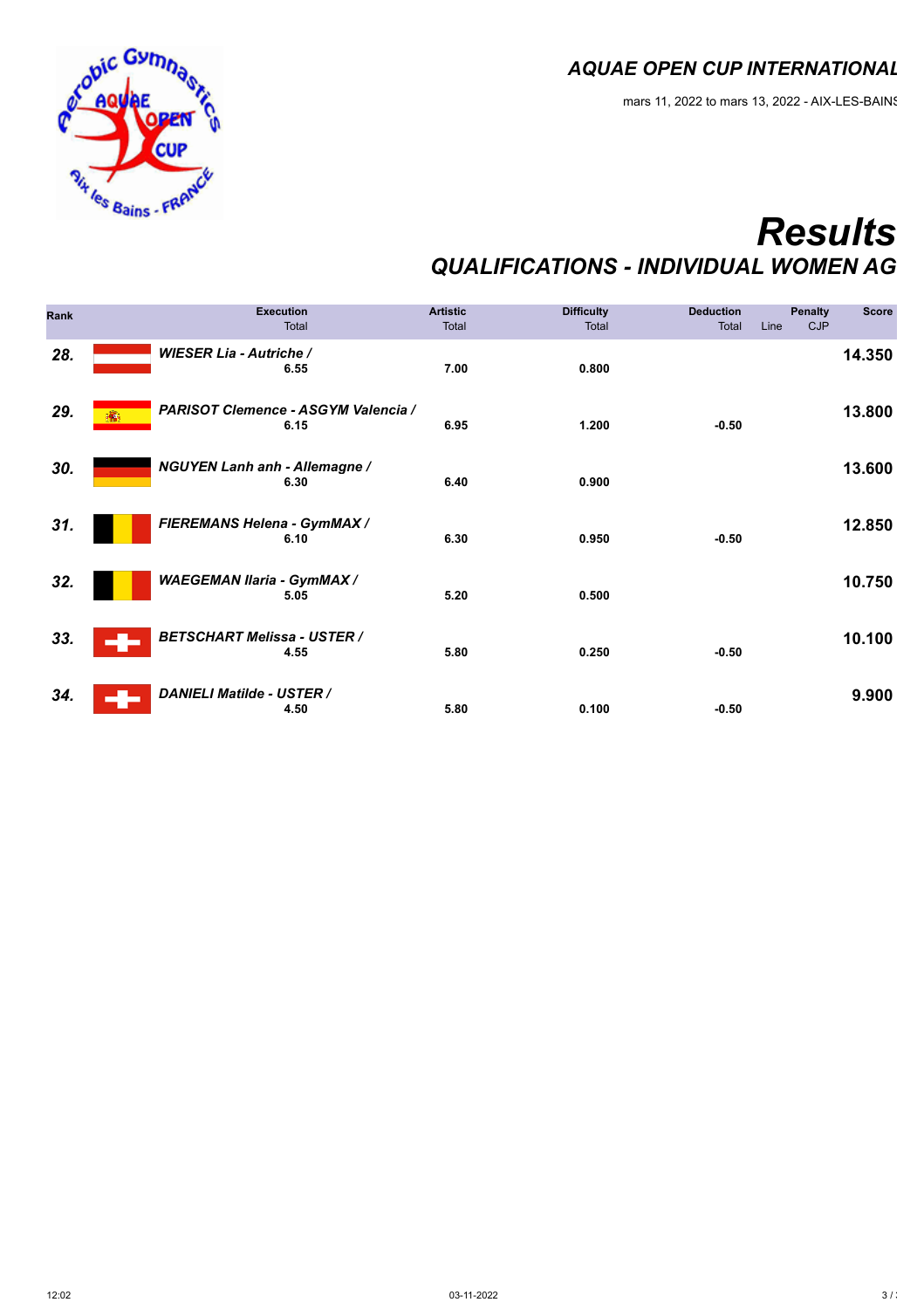

## *Results QUALIFICATIONS - INDIVIDUAL WOMEN JUNIOR*

| Rank |    |                                    | <b>Execution</b><br>Total                        | <b>Artistic</b><br>Total | <b>Difficulty</b><br>Total | <b>Deduction</b><br>Total | <b>Penalty</b><br>CJP<br>Line | <b>Score</b> |
|------|----|------------------------------------|--------------------------------------------------|--------------------------|----------------------------|---------------------------|-------------------------------|--------------|
| 1.   | 0  |                                    | JANUA RIO Leonor - CAGPD Ponta Delgada /<br>7.90 | 8.50                     | 2.300                      |                           |                               | 18.700       |
| 2.   | ω  | ALMEIDA Nadia - URD Lisbon /       | 7.35                                             | 8.15                     | 2.000                      |                           |                               | 17.500       |
| 3.   | σ  |                                    | OLIVEIRA Leticia - CAGPD Ponta Delgada /<br>7.50 | 8.10                     | 1.600                      |                           |                               | 17.200       |
| 4.   |    | OTTO Anina - Allemagne /           | 7.20                                             | 7.55                     | 1.900                      |                           |                               | 16.650       |
| 5.   |    | <b>WILD Katharina - Autriche /</b> | 7.05                                             | 7.40                     | 2.000                      |                           |                               | 16.450       |
| 6.   | ÷. | OLIVEIRA Gabriela - A4G Agueda /   | 6.50                                             | 7.45                     | 1.600                      |                           |                               | 15.550       |
| 7.   |    | SANCHEZ Silvia - CGA Paracuellos / | 6.30                                             | 7.70                     | 1.500                      |                           |                               | 15.500       |
| 8.   |    |                                    | GHIZZONI Valentina - Olgiate Comasco /<br>6.70   | 7.25                     | 1.350                      |                           |                               | 15.300       |
| 9.   |    | ZIEGLTRUM Ella - TK HANNOVER /     | 6.25                                             | 7.05                     | 2.000                      |                           |                               | 15.300       |
| 10.  |    | LIPPOLDT Jessica - Allemagne /     | 6.85                                             | 7.05                     | 1.350                      |                           |                               | 15.250       |
| 11.  |    | <b>WOLF Lena - Autriche /</b>      | 6.60                                             | 7.35                     | 1.250                      |                           |                               | 15.200       |
| 12.  |    | <b>UTECH Romy - Allemagne /</b>    | 6.30                                             | 7.20                     | 1.650                      |                           |                               | 15.150       |
| 13.  |    | MIODINI Sara - Olgiate Comasco /   | 6.40                                             | 7.20                     | 1.650                      |                           | $-0.2$                        | 15.050       |
| 14.  | Ю, |                                    | ROCHA Neuza - CAGPD Ponta Delgada /<br>6.40      | 7.40                     | 1.200                      |                           |                               | 15.000       |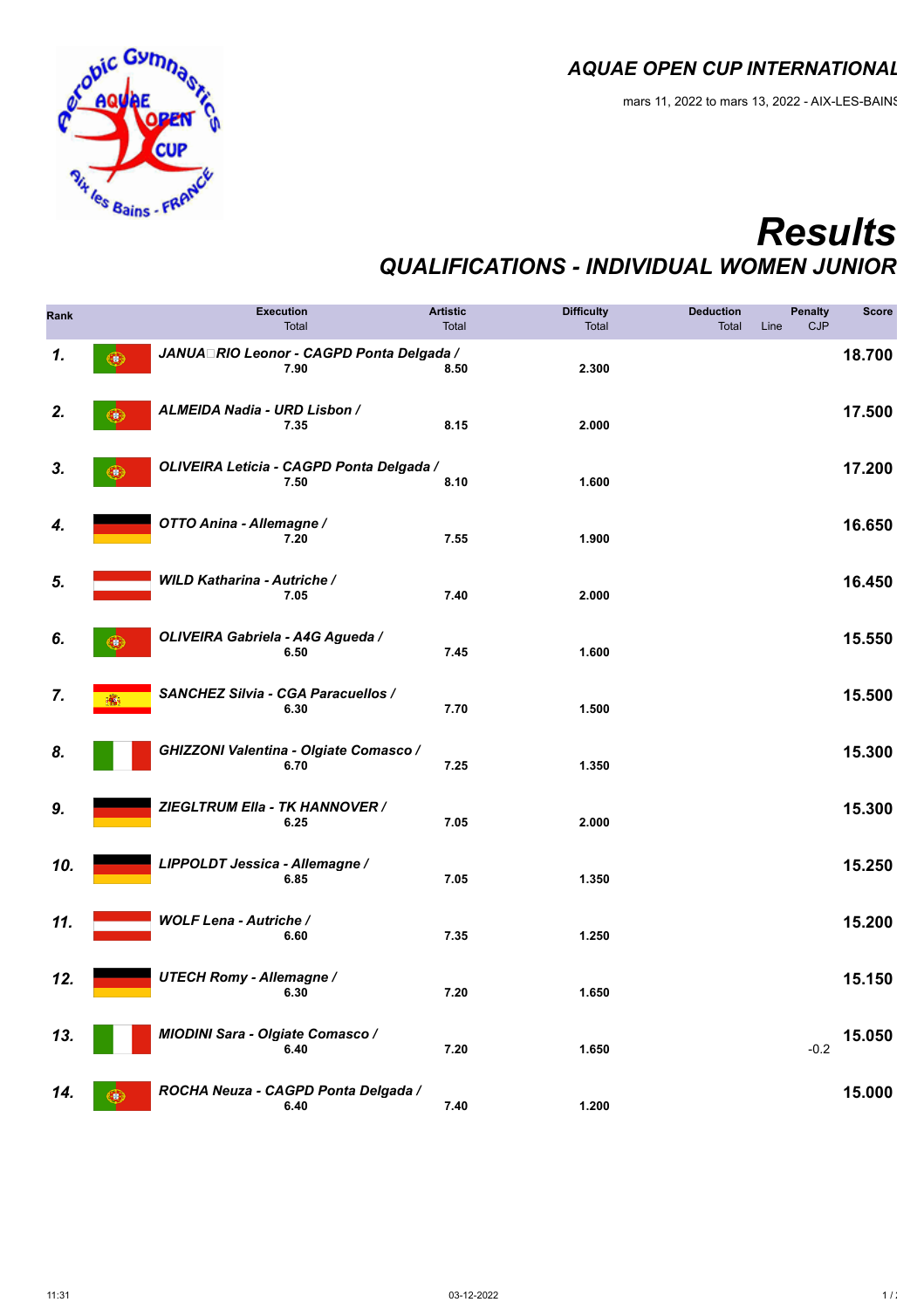

## *Results QUALIFICATIONS - INDIVIDUAL WOMEN JUNIOR*

| Rank |                                     | <b>Execution</b><br>Total                     | <b>Artistic</b><br>Total | <b>Difficulty</b><br>Total | <b>Deduction</b><br><b>Total</b> | Line | <b>Penalty</b><br>CJP | <b>Score</b> |
|------|-------------------------------------|-----------------------------------------------|--------------------------|----------------------------|----------------------------------|------|-----------------------|--------------|
| 15.  | KALLMAN Nea - Finlande /            | 6.15                                          | 7.00                     | 1.650                      |                                  |      |                       | 14.800       |
| 16.  |                                     | RODRIGUEZ Andrea - CGA Paracuellos /<br>6.50  | 6.95                     | 1.300                      |                                  |      |                       | 14.750       |
| 17.  |                                     | CABRAL Teresa - CAGPD Ponta Delgada /<br>6.20 | 7.20                     | 1.100                      |                                  |      |                       | 14.500       |
| 18.  | LIPPONEN Vilma - Finlande /         | 5.95                                          | 6.85                     | 1.650                      |                                  |      |                       | 14.450       |
| 19.  | KURITTU Elise - Finlande /          | 5.95                                          | 6.90                     | 1.550                      |                                  |      |                       | 14.400       |
| 20.  | <b>EBERHARTER Sina - Autriche /</b> | 6.05                                          | 7.10                     | 1.050                      |                                  |      |                       | 14.200       |
| 21.  | <b>HOGER Anna - Autriche /</b>      | 6.00                                          | 6.90                     | 1.200                      |                                  |      |                       | 14.100       |
| 22.  |                                     | PEDANA Valentina - Olgiate Comasco /<br>5.90  | 7.20                     | 1.150                      |                                  |      | $-0.2$                | 14.050       |
| 23.  | DE-GENDT Imme - GymMAX /            | 4.50                                          | 5.95                     | 0.300                      |                                  |      |                       | 10.750       |
| 24.  | <b>BERTIN Zahra - GymMAX /</b>      | 4.45                                          | 5.85                     | 0.000                      |                                  |      |                       | 10.300       |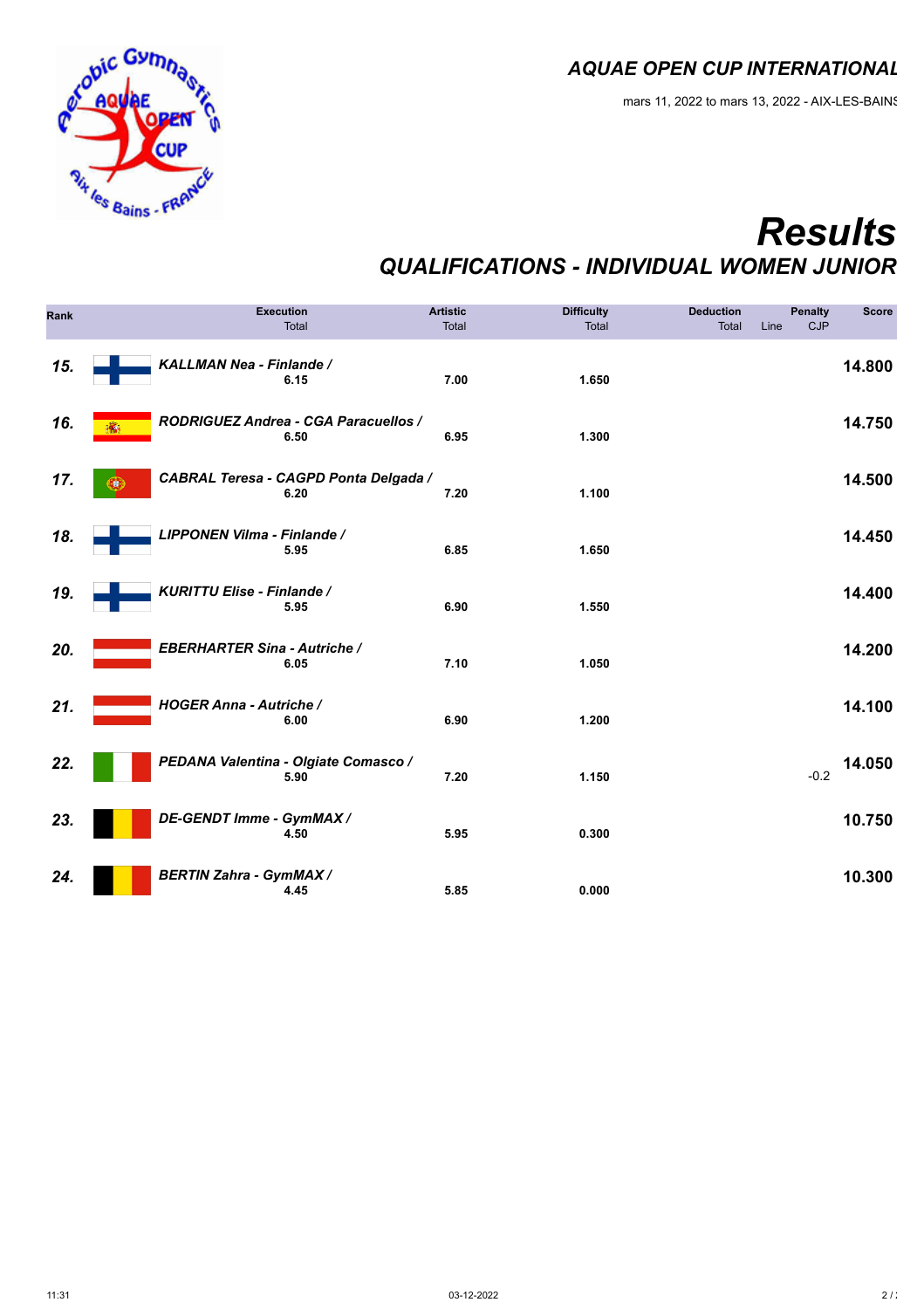

## *Results QUALIFICATIONS - INDIVIDUAL WOMEN SENIOR*

| Rank |                                        | <b>Execution</b><br>Total                        | <b>Artistic</b><br><b>Total</b> | <b>Difficulty</b><br>Total | <b>Deduction</b><br>Total | <b>Penalty</b><br>CJP<br>Line | <b>Score</b> |
|------|----------------------------------------|--------------------------------------------------|---------------------------------|----------------------------|---------------------------|-------------------------------|--------------|
| 1.   | <b>UCNOVA Alena - Slovaquie /</b><br>电 | 7.60                                             | 8.35                            | 3.450                      |                           |                               | 19.400       |
| 2.   | DENSCH Charlotte - Allemagne /         | 7.45                                             | 8.20                            | 2.650                      |                           |                               | 18.300       |
| 3.   | KANOZAYOVA Lucia - Slovaquie /<br>书丿   | 6.90                                             | 7.70                            | 2.850                      |                           |                               | 17.450       |
| 4.   | ROBL Lea - Autriche /                  | 7.10                                             | 7.75                            | 2.050                      |                           |                               | 16.900       |
| 5.   | U.                                     | PINHEIRO Claudia - CAGPD Ponta Delgada /<br>6.75 | 7.60                            | 2.400                      |                           |                               | 16.750       |
| 6.   | <b>BAUMGARTNER Laura - Autriche /</b>  | 6.65                                             | 7.60                            | 2.500                      |                           |                               | 16.750       |
| 7.   | <b>MOSER Paula - Autriche /</b>        | 6.95                                             | 7.20                            | 2.450                      |                           |                               | 16.600       |
| 8.   | KORTELAINEN Teresa - Finlande /        | 6.65                                             | 7.40                            | 2.250                      |                           |                               | 16.300       |
| 9.   | HERFORDT Jolina - Allemagne /          | 6.45                                             | 7.30                            | 2.400                      |                           |                               | 16.150       |
| 10.  | STUKALINA Tonja - WINTERTUR /          | 6.95                                             | 7.60                            | 1.450                      |                           |                               | 16.000       |
| 11.  | <b>MOKKILA Saija - Finlande /</b>      | 6.20                                             | 7.20                            | 2.200                      |                           |                               | 15.600       |
| 12.  | ALMEIDA Tania - URD Lisbon /<br>Œ.     | 6.00                                             | 8.10                            | 1.300                      |                           |                               | 15.400       |
| 13.  | œ                                      | SUCENA Ana Francisca - A4G Agueda /<br>6.10      | 7.35                            | 1.900                      |                           |                               | 15.350       |
| 14.  | ZORN Ewa-Maria - Allemagne /           | 6.60                                             | 7.32                            | 1.350                      |                           |                               | 15.270       |